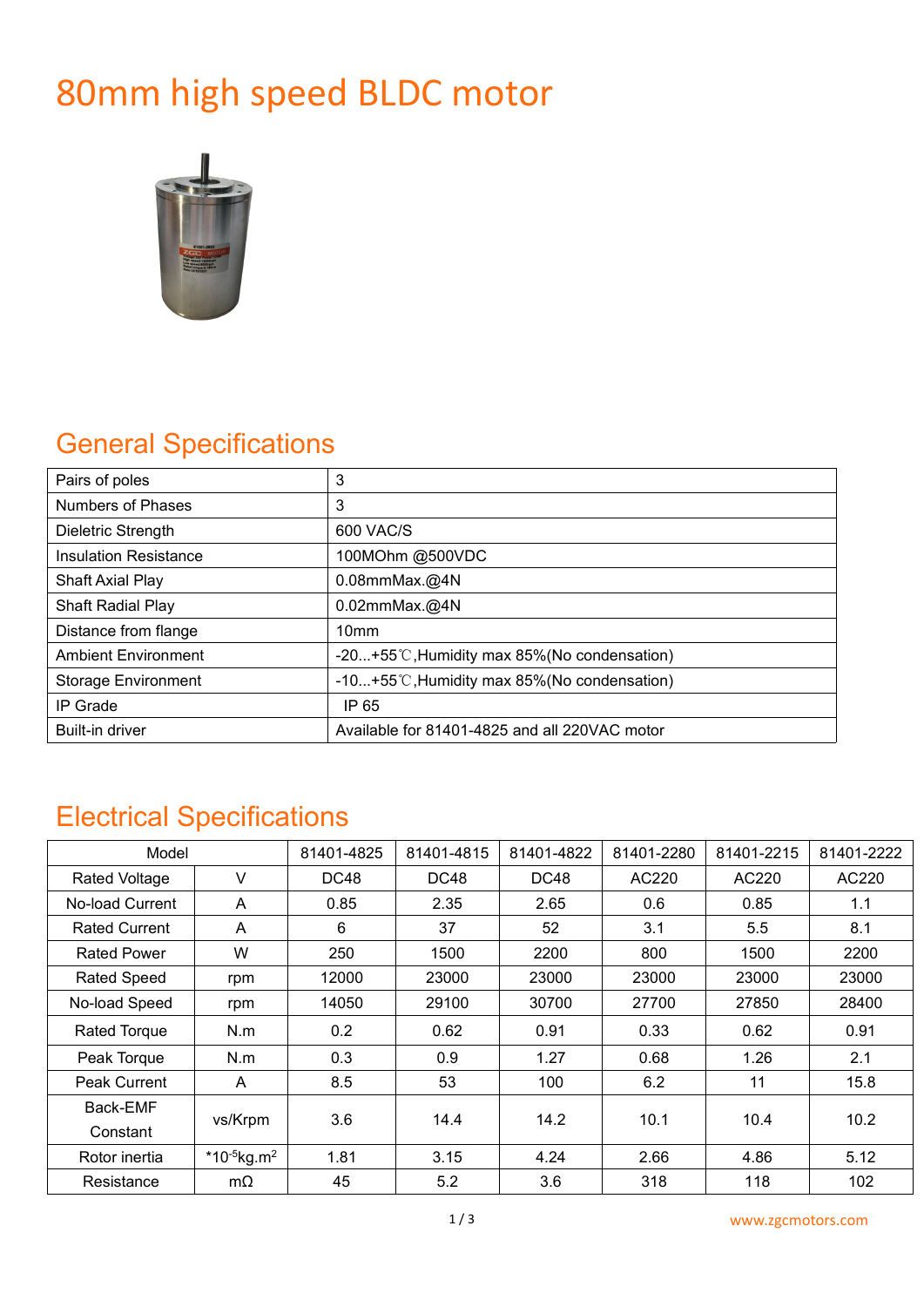| Inductance                  | mH   | 0.88  | 0.148 | 0.021 | 0.142 | 0.15  | 0.10  |
|-----------------------------|------|-------|-------|-------|-------|-------|-------|
| <b>Torque Constant</b>      | Nm/A | 0.018 | 0.018 | 0.018 | 0.113 | 0.115 | 0.115 |
| Electrical time<br>constant | ms   | 0.78  | 0.8   | 0.92  | 0.86  | 1.07  | 1.05  |
| Efficiency                  | $\%$ | 84.3  | 86.9  | 87.3  | 87.1  | 89.5  | 90.5  |
| Axial force                 | N    | 127   | 146   | 157   | 142   | 178   | 403   |
| Radial force                | N    | 76    | 97    | 100   | 93    | 124   | 227   |
| Motor Length                | mm   | 109   | 118   | 130   | 125   | 145   | 165   |
| Weight                      | Kg   | 0.93  | 1.82  | 2.11  | 1.72  | 2.52  | 2.67  |

# Speed- Efficiency Curve



# **Connections**

#### **Power wire**



| Sequence | Colour       | Definition | Guage |
|----------|--------------|------------|-------|
|          | Blue         |            | 16AWG |
|          | Green        |            | 16AWG |
| 3        | Yellow       | W          | 16AWG |
| 4        | Yellow/Green | <b>PE</b>  | 16AWG |
|          |              |            |       |
| ь        |              |            |       |

## **Dimensions**